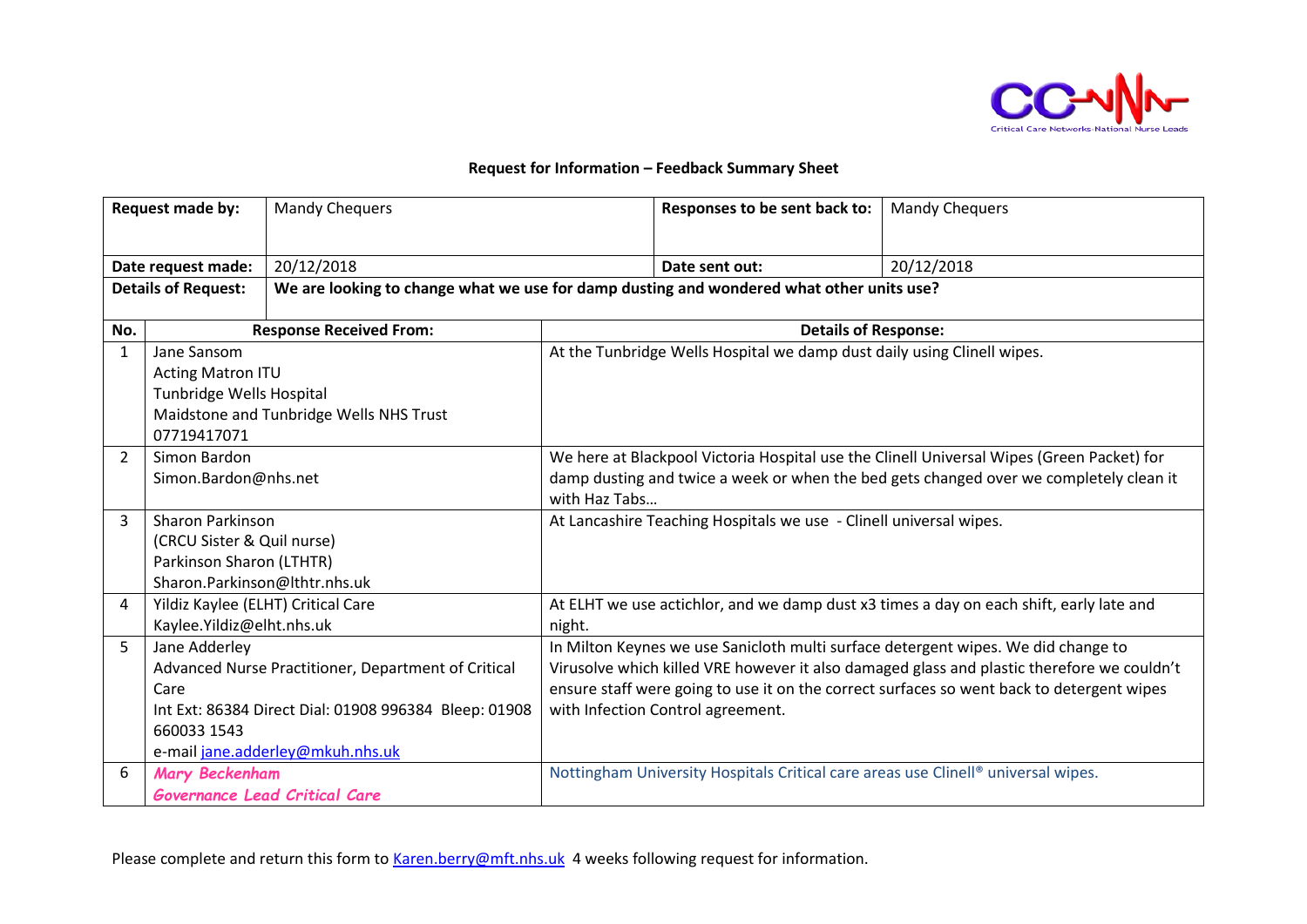

| $\overline{7}$ | Nottingham University Hospitals NHS Trust<br><b>Derby Road</b><br>Nottingham<br><b>NG7 2UH</b><br>0115 924 9924 Ext 60406<br>anne.williams9@nhs.net                                                                                                                                                                                           | Here at East Cheshire we use Tristel Solution and disposable cloth. With frequent changes of                    |
|----------------|-----------------------------------------------------------------------------------------------------------------------------------------------------------------------------------------------------------------------------------------------------------------------------------------------------------------------------------------------|-----------------------------------------------------------------------------------------------------------------|
|                |                                                                                                                                                                                                                                                                                                                                               | solution and cloth. Whole unit damp dusted twice daily.                                                         |
| 8              | Karen Latham<br><b>Senior Sister</b><br><b>Intensive Care Unit</b><br><b>United Lincolnshire Hospitals NHS Trust</b><br><b>Pilgrim Hospital</b><br><b>Sibsey Road</b><br><b>Boston</b><br><b>PE21 9QS</b><br>Tel:01205 445628 or 445126                                                                                                       | Here on ITU/HDU Pilgrim we use clinell wipes. We also have Sporadical (red) wipes for<br>infected rooms.        |
| 9              | Joanne White<br>Practice Development Nurse / Nyrs Datblygu Ymarfer<br>Critical Care Unit / Uned Gofal Credigol<br>Betsi Cadwaladr University Health Board / Bwrdd<br><b>Iechyd Prifysgol</b><br>YSbyty Glan Clwyd, Sarn Lane, Bodelwyddan,<br>Denbighshire. LL18 5UJ<br>Ffon / Tel: 01745 446094<br>E-bost / Email: joanne.white@wales.nhs.uk | We currently use Actichlor + daily and then Clinell Wipes in the evening.                                       |
| 10             | Susan Manning<br><b>Lead Senior Sister</b><br><b>Intensive Care Unit</b>                                                                                                                                                                                                                                                                      | At Calderdale and Huddersfield we use Tristel to damp dust with in a morning and Clinell<br>wipes pm and night. |

Please complete and return this form to [Karen.berry@mft.nhs.uk](mailto:Karen.berry@mft.nhs.uk) 4 weeks following request for information.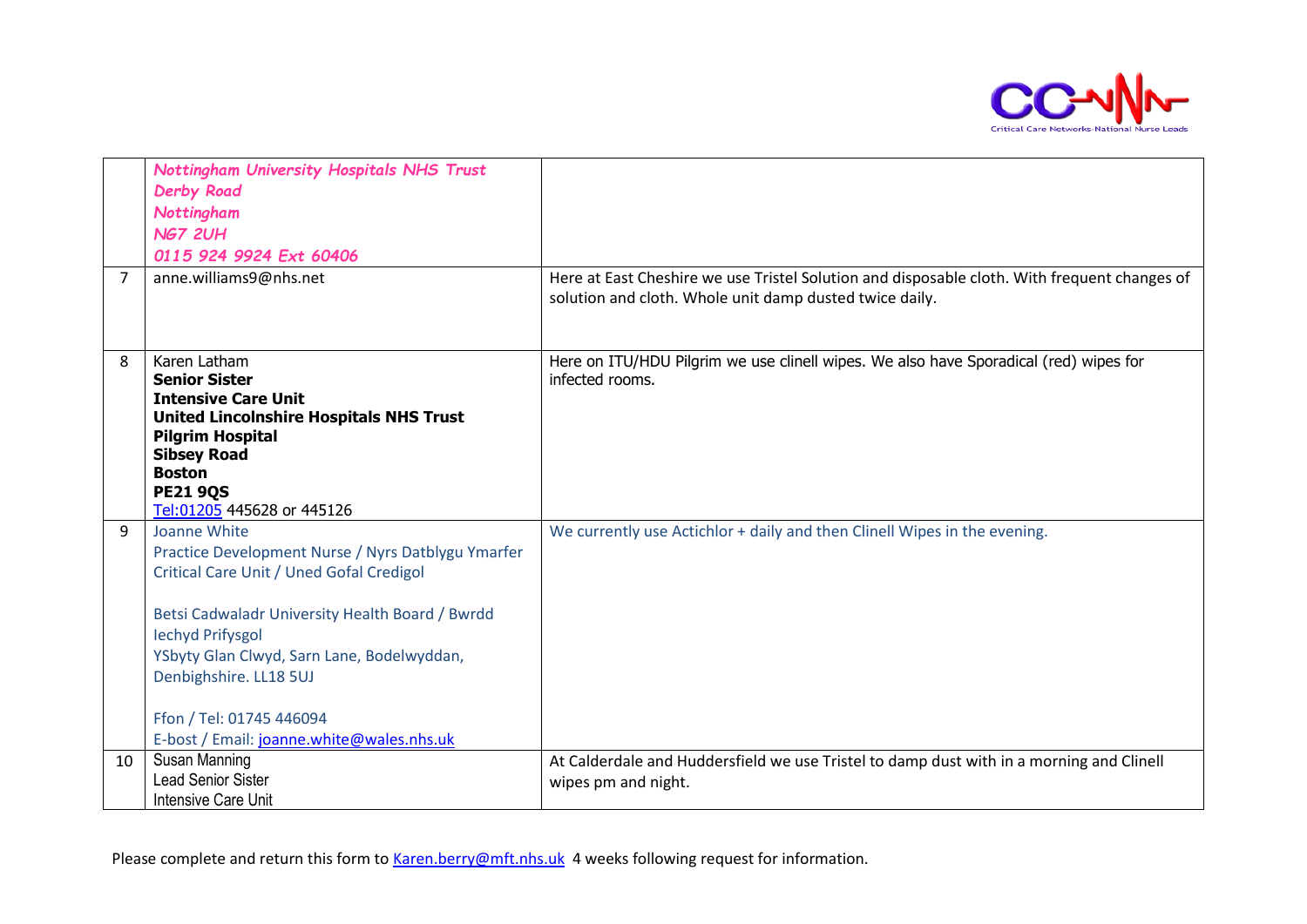

|    | Mobile 0795315006<br>Huddersfield Royal Infirmary 01484 342452<br>Calderdale Royal Hospital 01422 222272                                                                                           | The reason we do it 3 times is due to HRI being a very old hospital and wanting standardised<br>practice. |
|----|----------------------------------------------------------------------------------------------------------------------------------------------------------------------------------------------------|-----------------------------------------------------------------------------------------------------------|
| 11 | <b>Lynda Green</b><br><b>Practice Educator / Critical Care Sister</b><br><b>ITU/HDU</b><br><b>Harrogate District Foundation Trust</b><br><b>Lancaster Park Road</b><br>Harrogate<br><b>HG2 7SX</b> | At Harrogate District Foundation Trust on ITU we use Clinell Detergent wipes for damp<br>dusting.         |
| 12 | Victoria Jourdain                                                                                                                                                                                  | We at Nuffield Critical care unit use green clinell wipes Due to a member of staff allergic to            |
|    | Sister, Cardiac ICU/HDU                                                                                                                                                                            | acti Chlor plus.                                                                                          |
|    | Nuffield Leeds Hospital                                                                                                                                                                            |                                                                                                           |
|    | 2 Leighton st                                                                                                                                                                                      |                                                                                                           |
|    | Leeds                                                                                                                                                                                              |                                                                                                           |
|    | Ls1 3eb                                                                                                                                                                                            |                                                                                                           |
|    | 0113 3882135                                                                                                                                                                                       |                                                                                                           |
| 13 | Sheelah Ainsworth<br><b>Clinical Quality Practitioner</b><br><b>Adult Critical Care</b><br>Leeds Teaching Hospitals<br>Sheelah.ainsworth@nhs.net                                                   | in response to your query - we use chlorclean at Leeds teaching hospitals                                 |
| 14 | <b>Linda Brennand, Clinical Educator Airedale</b><br><b>NHS Foundation Trust</b><br><b>Critical Care, Airedale General</b>                                                                         | At AGH we use Sani-Cloth Multi Surface Detergent Wipes, they contain no Alcohol or<br>Disinfectant.       |
|    | Hospital, Skipton Road, Steeton, Keighley,                                                                                                                                                         |                                                                                                           |
|    | <b>West Yorkshire, BD20 6TD</b>                                                                                                                                                                    |                                                                                                           |